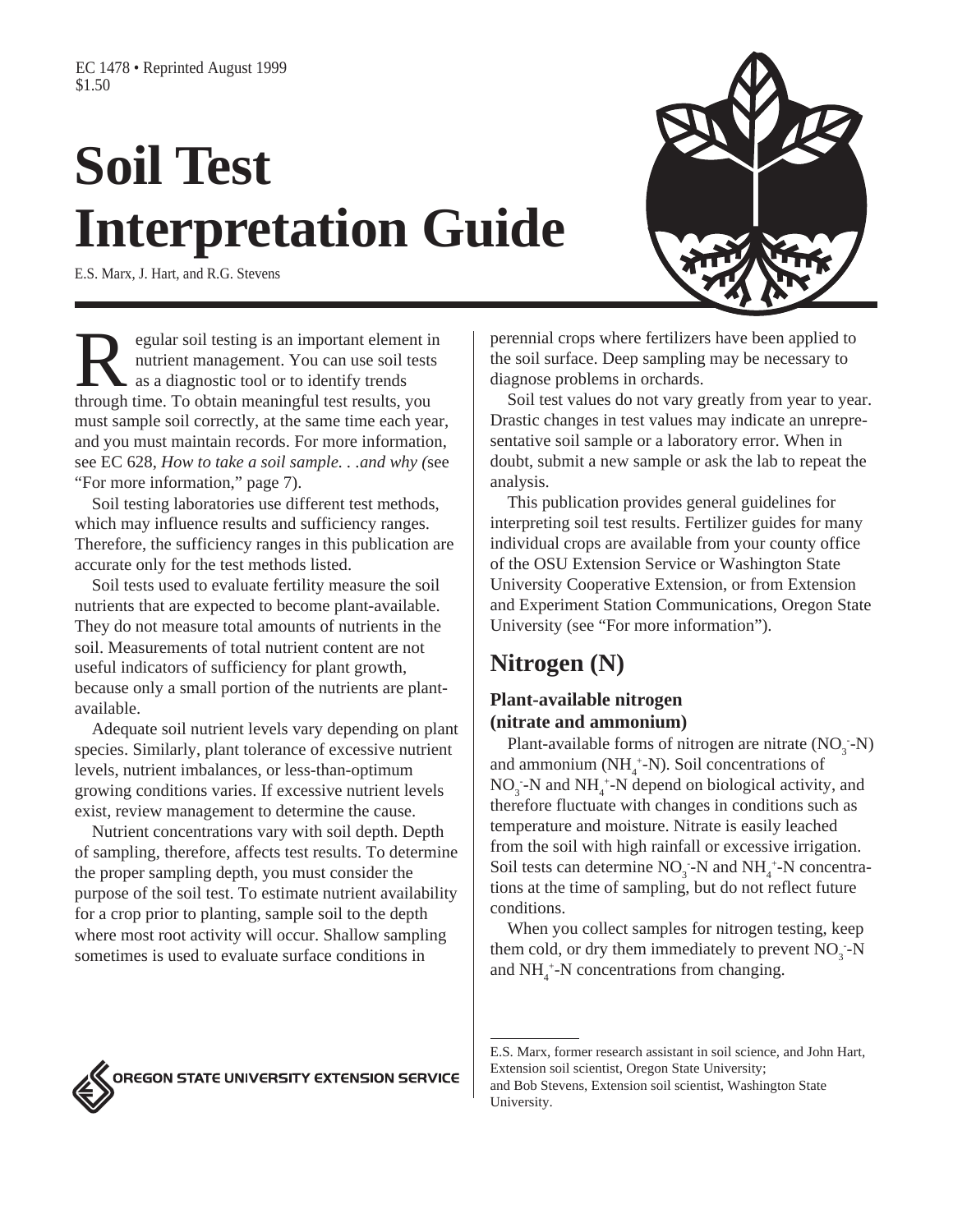#### **Ammonium-nitrogen** (NH<sub>4</sub><sup>+</sup>-N)

Ammonium-nitrogen does not accumulate in the soil, as soil temperature and moisture conditions suitable for plant growth also are ideal for conversion of  $NH_4^+$ -N to NO<sub>3</sub>-N. Ammonium-nitrogen concentrations of  $2-10$  ppm are typical. Soil NH<sub>4</sub><sup>+</sup>-N levels above 10 ppm may occur in cold or extremely wet soils, or if the soil contains fertilizer residue.

#### **Nitrate-nitrogen** (**NO<sub>3</sub>**-**N**)

*West of the Cascades*. Soil nitrate-nitrogen measurements are most useful as a post-harvest "report card" to evaluate N management. Nitrate remaining in the soil after harvest can leach during winter rains, contaminating surface and groundwater. If residual nitrate levels are consistently high, reduce fertilizer N inputs in future growing seasons.

Table 1.—Residual soil nitrate-nitrogen for evaluating N management.

|           | $NOi$ -N in surface foot (ppm)* |  |
|-----------|---------------------------------|--|
| low       | ${<}10$                         |  |
| medium    | $10 - 20$                       |  |
| high      | $20 - 30$                       |  |
| excessive | >30                             |  |

\*See Table 13 (page 7) for conversion of ppm to lb/acre.

Mid-season measurement of soil nitrate is used for field corn production. See EM 8650, *The Pre-sidedress Soil Nitrate Test (PSNT) for Western Oregon and Western Washington*, for more information.

*East of the Cascades*. In arid regions, soil nitrate  $(NO<sub>3</sub> - N)$  is evaluated by measuring  $NO<sub>3</sub> - N$  to the expected rooting depth of the crop to be grown. If test results are reported in ppm, convert to lb/acre using Table 13 (page 7). Then subtract the soil nitrate from the crop requirement to determine a fertilizer rate.

Failure to account for  $NO_3$ -N in the soil can lead to over-application of nitrogen fertilizers. Also, irrigation water should be analyzed for NO<sub>3</sub>-N content, and fertilizer rates reduced accordingly. Proper irrigation increases N use efficiency and reduces nitrate leaching.

#### **Total nitrogen**

Total nitrogen analysis measures N in all organic and inorganic forms. Total nitrogen does *not* indicate plantavailable N, and is not included in standard soil testing programs.

A typical agricultural soil in the Willamette Valley contains about 0.10 to 0.15 percent N, or approximately 5,000 lb N/acre in the surface foot. Only 1 to 4 percent of this total N becomes plant-available during a growing season. East of the Cascades, soils tend to have smaller amounts of total N.

Total N analysis, while not recommended as part of a standard soil testing program, may be better than organic matter analysis for estimating soil N supplying capability.

## **Phosphorus (P)**

The Bray P1 (for acid soils) and the Olsen sodium bicarbonate (Na $HCO<sub>3</sub>$ ) (for alkaline soils) tests estimate plant-available phosphorus. Soil testing laboratories also use several other extraction methods. For interpretation of results from other extraction methods, contact the laboratory that performed the analysis.

Phosphorus soil tests are an index of P availability. The test values cannot be used to calculate available lb  $P_2O_5/$ acre.

When sampling soil, you must be aware of previous P management. Phosphorus is relatively immobile in soil. If phosphorus has been applied in a fertilizer band, concentrations of P may persist where the band was placed. Avoid fertilizer bands when collecting soil samples.

Table 2.—Phosphorus soil test.

|           | <b>West of Cascades</b><br>(Bray P1 test) | <b>East of Cascades</b><br>(Olsen test) |
|-----------|-------------------------------------------|-----------------------------------------|
|           | ppm P                                     | ppm P                                   |
| low       | $<$ 20                                    | <10                                     |
| medium    | $20 - 40$                                 | $10 - 20$                               |
| high      | $40 - 100$                                | $20 - 40$                               |
| excessive | >100                                      | >40                                     |
|           |                                           |                                         |

The phosphorus application rate necessary to correct P deficiencies varies depending on soil properties. Phosphorus availability decreases in cool, wet soils. In many situations, banded phosphorus applications are more effective than broadcast applications.

Phosphorus applications generally are not recommended if tests are high or excessive. High soil phosphorus combined with surface runoff can cause excessive growth of plants and algae in surface waters, damaging aquatic ecosystems.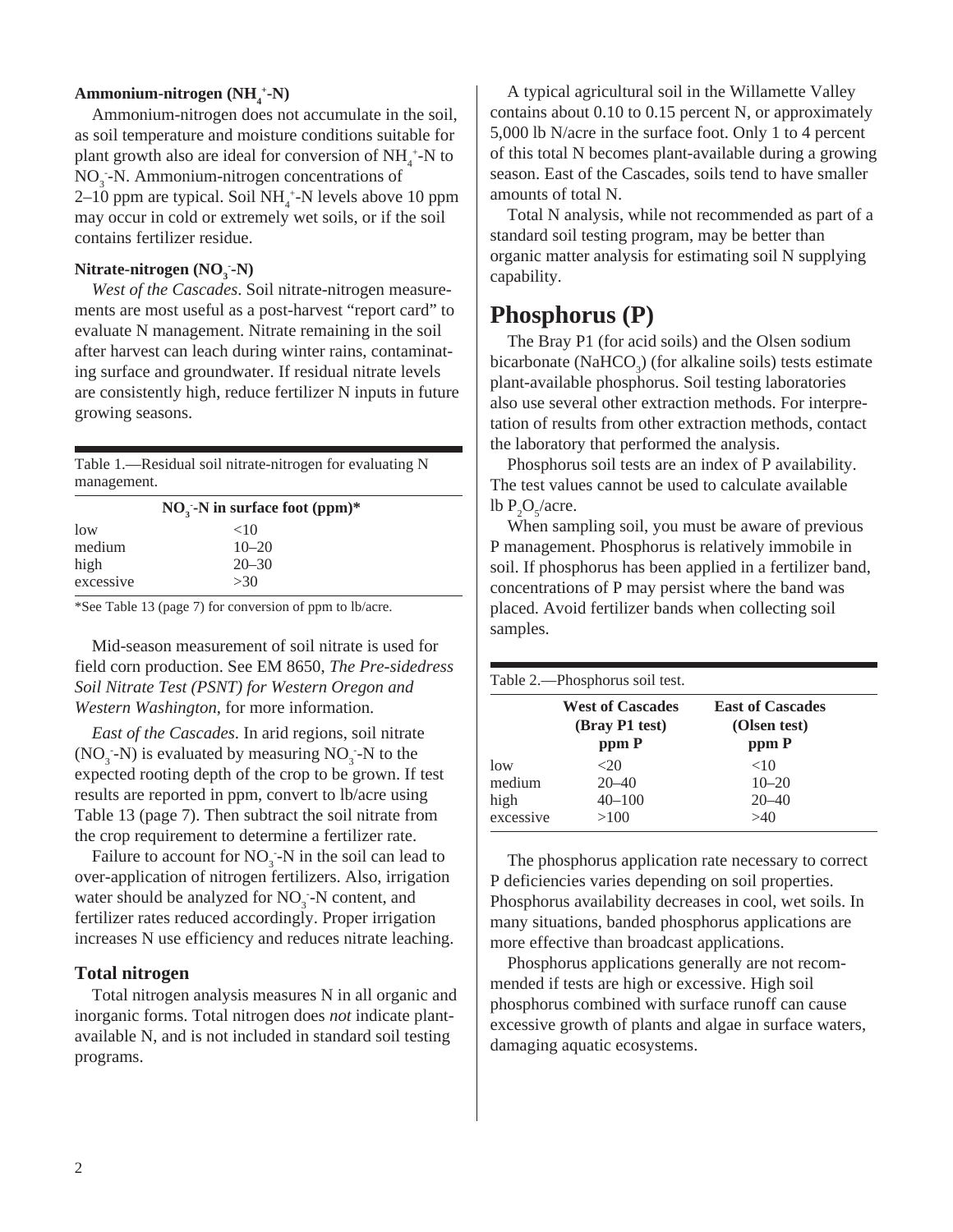## **Cations**

Of the three primary cations (potassium, calcium, and magnesium), potassium requires the most management attention. Few crops have responded to calcium and magnesium in the Pacific Northwest.

If extremely high levels of a single cation exist, plant deficiencies of other cations may occur due to competition for plant uptake.

The soil test ranges in Tables 3, 4, and 5 are for the ammonium acetate extraction method. If a sodium bicarbonate (Na $HCO_3$ ) extraction is used, test values may be slightly lower.

#### **Potassium (K)**

Excessive soil potassium levels can result in elevated K levels in grass forage crops, which may be detrimental to animal health.

| Table 3.—Extractable potassium $(K)$ . |                                                       |  |  |
|----------------------------------------|-------------------------------------------------------|--|--|
| K                                      |                                                       |  |  |
| low                                    | $\langle 150 \text{ ppm}^*$<br>$< 0.4$ meq/100 g soil |  |  |
| medium                                 | $150 - 250$ ppm<br>$0.4 - 0.6$ meq/100 g soil         |  |  |
| high                                   | $250 - 800$ ppm<br>$0.6 - 2.0$ meq/100 g soil         |  |  |
| excessive                              | $>800$ ppm<br>$>2.0$ meq/100 g soil                   |  |  |

\*See Table 13 (page 7) for conversions from ppm to meq/100 g soil.

#### **Calcium (Ca)**

Calcium deficiencies usually are found only on very acid soils. They can be corrected by liming with calcium carbonate (CaCO<sub>3</sub>).

| Table 4.—Extractable calcium (Ca). |                                          |  |
|------------------------------------|------------------------------------------|--|
|                                    | Ca                                       |  |
| low                                | $<1,000$ ppm*<br>$\leq$ 5 meg/100 g soil |  |
| medium                             | 1,000-2,000 ppm<br>$5-10$ meg/100 g soil |  |
| high                               | $>2,000$ ppm<br>$>10$ meq/100 g soil     |  |

\*See Table 13 (page 7) for conversions from ppm to meq/100 g soil.

#### **Magnesium (Mg)**

Magnesium deficiencies on acid soils can be corrected by liming with dolomitic lime.

Magnesium toxicity can occur on serpentine soils in southwest Oregon.

|        | Table 5.—Extractable magnesium (Mg).       |  |
|--------|--------------------------------------------|--|
|        | Mg                                         |  |
| low    | $<60$ ppm*<br>$< 0.5$ meq/100 g soil       |  |
| medium | $60 - 180$ ppm<br>$0.5-1.5$ meq/100 g soil |  |
| high   | $>180$ ppm<br>$> 1.5$ meq/100 g soil       |  |

\*See Table 13 (page 7) for conversions from ppm to meq/100 g soil.

# Sulfate-sulfur (SO<sub>4</sub><sup>2</sup>-S)

Plants absorb sulfur in the sulfate  $(SO_4^2-S)$  form. In high rainfall areas west of the Cascades,  $SO_4^2$  is readily leached, and soil test data are not well correlated with plant growth. In arid regions east of the Cascades, soil test information may be useful. Also, irrigation water may contain significant amounts of sulfate-sulfur. Plant analysis often is useful for diagnosing sulfur deficiency.

| Table 6.—Sulfate-sulfur, east of the Cascades. |                 |  |  |
|------------------------------------------------|-----------------|--|--|
|                                                | $SO42$ -S (ppm) |  |  |
| low                                            | <2.             |  |  |
| medium                                         | $2 - 10$        |  |  |
| sufficient<br>>10                              |                 |  |  |

## **Micronutrients**

Deficiencies of micronutrients other than boron and zinc are uncommon. Availability of most micronutrients is largely pH-dependent; availability decreases as pH increases (except for molybdenum, which becomes more available as pH increases). Deficiencies rarely occur in soils with pH below 6.5.

Soil testing for micronutrients other than boron and zinc is recommended only when a deficiency is suspected. If you suspect a micronutrient deficiency, plant tissue testing may be a better diagnostic tool than soil testing.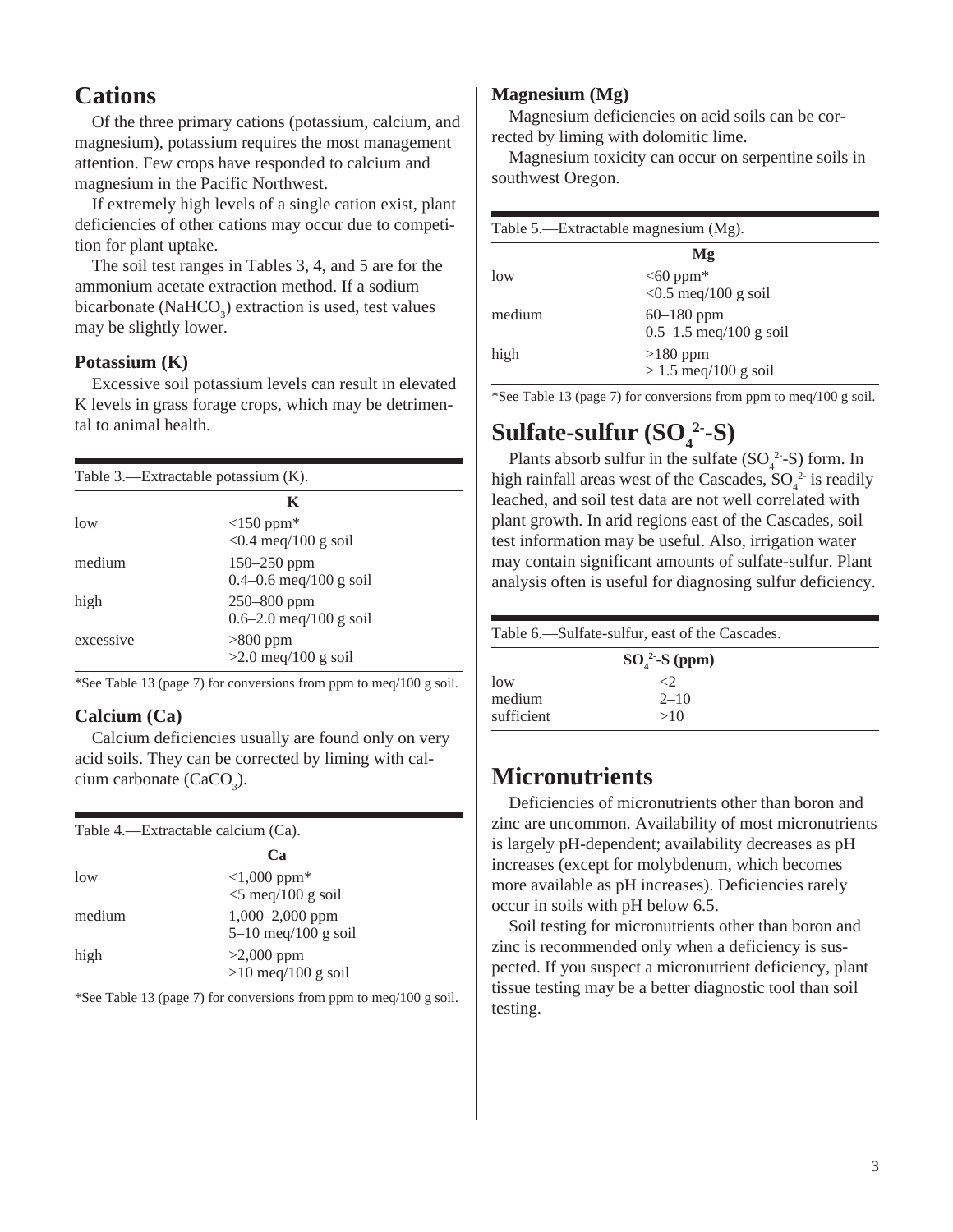#### **Boron (B)**

Crops such as alfalfa, table beets, brassicas, caneberries, and root crops have responded to boron fertilization on B-deficient soils in western Oregon. Tree fruits and alfalfa are examples of crops sensitive to low boron levels east of the Cascades.

While low levels of boron may limit plant growth. high concentrations can be toxic. When applying boron, apply uniformly and mix thoroughly with the soil.

| Table 7.—Boron by the hot water extraction method.* |           |  |
|-----------------------------------------------------|-----------|--|
|                                                     | $B$ (ppm) |  |
| low                                                 | < 0.5     |  |
| medium                                              | $0.5 - 2$ |  |
| high                                                | >2        |  |

\*The hot water extraction method for boron may result in incorrectly high values on soils with high organic matter content.

#### **Zinc (Zn)**

Zinc values above 1.0 ppm using the DTPA extraction method are sufficient. Zinc deficiencies have been identified in some crops in certain regions. Corn, beans, grapes, hops, onions, and deciduous fruit trees are especially sensitive to low levels of available zinc. Deficiencies sometimes are associated with high soil P concentrations, soils high in fine clay and silt, or soils with high pH.

#### **Copper (Cu)**

Copper values above 0.6 ppm using the DTPA extraction method are sufficient. Copper deficiencies are uncommon. Deficiencies have been identified on muck soils such as those in the Klamath area in Oregon and the Colville area in Washington.

#### **Manganese (Mn)**

Manganese values above 1.5 ppm using the DTPA extraction method are sufficient. Manganese deficiencies generally occur only in soils with pH 7.0 or above. Manganese toxicity may occur on acid soils. On alkaline soils east of the Cascades, Mn availability may increase in acidified microzones where fertilizers have been placed. These acidified microzones can alleviate Mn deficiencies sometimes encountered on high pH soils. In some instances, however, acidic microzones can result in Mn toxicity.

#### **Iron (Fe)**

Soil testing for iron is not recommended. Most test methods do not discern between forms of iron, and therefore have little meaning for plant nutrition.

Iron deficiencies are uncommon on acid soils in the Pacific Northwest. Where deficiencies occur, they often are associated with acid soil plants, such as azaleas or rhododendrons, growing on soils with unsuitably high pH. Acidifying fertilizers such as ammonium sulfate will help correct problems.

Iron applications on alkaline soils are inefficient unless a chelated form is used. Lowering soil pH to increase iron availability on a field scale is not economical. However, adding acidifying materials such as elemental sulfur to fertilizer mixes can acidify microzones around the fertilizer material and increase Fe availability.

Foliar applications of Fe sometimes are used to correct deficiencies in fruit, turf, and other high-value crops.

#### **Molybdenum (Mo)**

Soil Mo concentrations are too low for most labs to evaluate. Molybdenum deficiencies are rare, and are of concern mostly for leguminous crops. Molybdenumdeficient legumes appear chlorotic. Liming to raise soil pH may alleviate deficiencies. Molybdenum-coated seed also can be used.

Excessive molybdenum in forage can harm animal health. If you suspect excessive molybdenum in your forage, determine Mo content by forage analysis.

## **Chloride (Cl- )**

Soil testing for chloride is not a common practice, and little data exists for interpretation of test results. Evidence indicates that wheat sometimes benefits from chloride applications. The values in Table 8 are based on wheat research in Montana and South Dakota. Little information exists on chloride soil testing in Washington and Oregon.

Table 8.—Chloride soil test ranges for wheat in Montana and South Dakota, 2-foot sampling depth.

|        | ppm       | lb/acre   |  |
|--------|-----------|-----------|--|
| low    | $^{()}-4$ | $0 - 32$  |  |
| medium | 4–8       | $32 - 64$ |  |
| high   | >8        | >64       |  |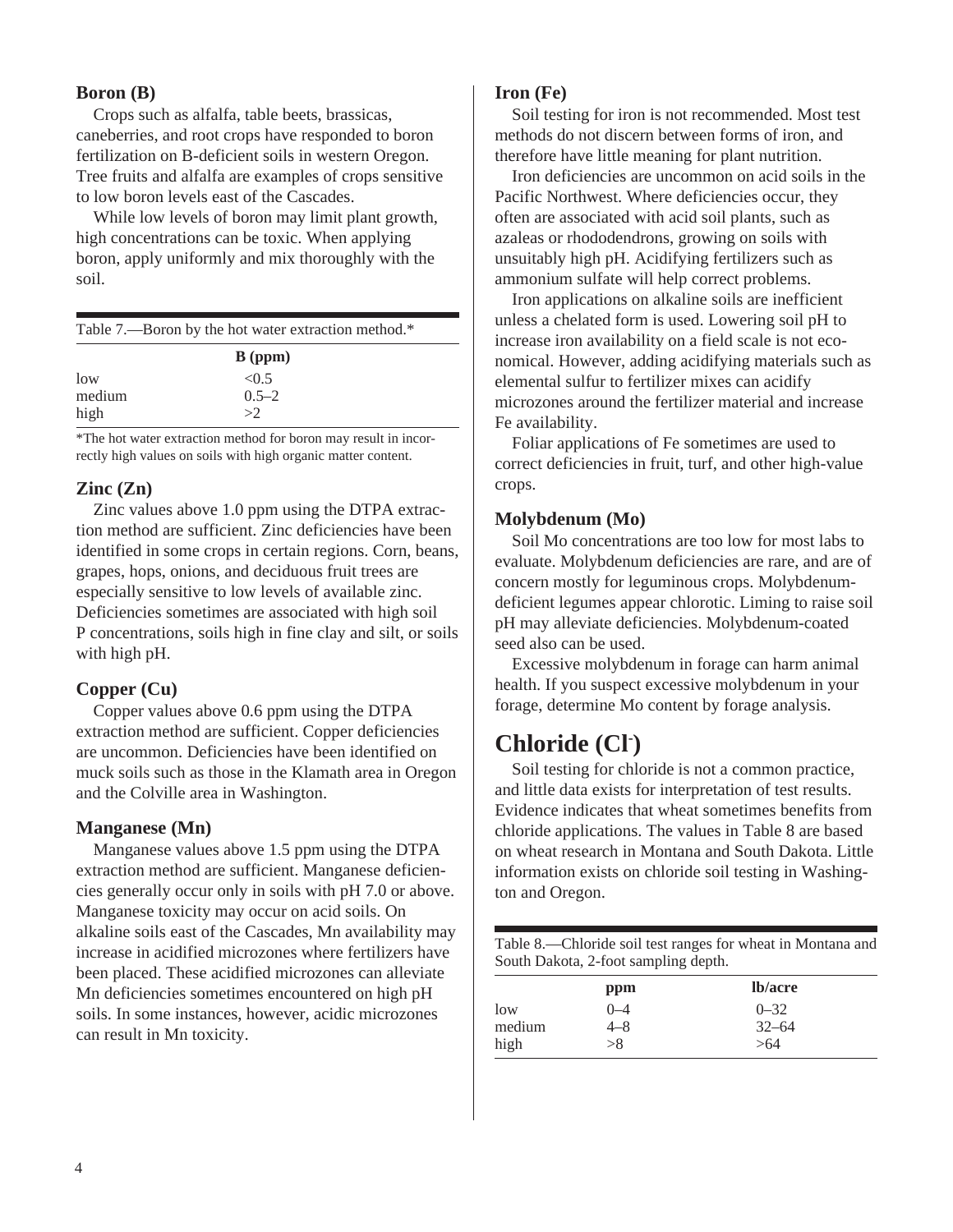## **pH, lime requirement (LR)**

Soil pH is a measure of soil acidity. Most crops grow best if the soil pH is between 6.0 and 7.5.

| Table 9.—Soil pH ranges. |  |  |
|--------------------------|--|--|
| pH                       |  |  |
| below 5.1                |  |  |
| $5.2 - 6.0$              |  |  |
| $6.1 - 6.5$              |  |  |
| $6.6 - 7.3$              |  |  |
| $7.4 - 8.4$              |  |  |
| above 8.5                |  |  |
|                          |  |  |

Soil pH can be increased by liming. The soil pH test indicates *if* lime is needed. The lime requirement test determines *how much* lime is needed. Accurate lime recommendations cannot be made without performing an SMP or similar test.

#### **SMP\* lime requirement test**

The SMP lime requirement test is used to estimate the amount of lime required to raise the pH of 6 inches of soil. The SMP test is performed by mixing soil with a buffered pH 7.5 solution and determining the pH of the mixture. During the reaction, the soil's reserve acidity lowers the pH of the SMP solution. Soils with low SMP values have high reserve acidity and high lime requirements.

Some soils may have a low  $pH$  ( $\leq$ 5.3) and a fairly high SMP buffer value  $(>6.2)$ . This condition can be caused by the application of fertilizer. In this case, the low pH value is temporary, and the pH of the soil will increase as the fertilizer completes its reaction with the soil.

Sandy soils also may have a low pH and high SMP buffer value. This condition occurs because sandy soils have low amounts of reserve acidity due to low cation exchange capacity (CEC). In such cases, a light application of lime (1 to 2 t/a) should suffice to neutralize soil acidity.

Table 10 is used to determine the amount of lime required, based on the SMP test, to raise soil pH to a desired level. The target pH is determined by the crop to be grown and possibly by other factors.

\*SMP stands for Shoemaker, MacLean, and Pratt—the people who developed the test.

Without an SMP or similar test, there is no way to know how much lime is required to adjust soil pH to a desired level. Accurate lime recommendations cannot be made solely on the basis of soil pH.

| Table 10.—SMP lime requirement—field scale. |                                                                                                        |     |     |      |
|---------------------------------------------|--------------------------------------------------------------------------------------------------------|-----|-----|------|
| <b>SMP</b><br>buffer                        | Tons/acre of 100-score lime needed<br>to raise pH of surface 6 inches of soil<br>to the following pH's |     |     |      |
|                                             | 5.3                                                                                                    | 5.6 | 6.0 | 6.4  |
| 6.7                                         |                                                                                                        |     |     |      |
| 6.6                                         |                                                                                                        |     |     | 1.1  |
| 6.5                                         |                                                                                                        |     | 1.0 | 1.7  |
| 6.4                                         |                                                                                                        |     | 1.1 | 2.2  |
| 6.3                                         |                                                                                                        |     | 1.5 | 2.7  |
| 6.2                                         |                                                                                                        | 1.0 | 2.0 | 3.2  |
| 6.1                                         |                                                                                                        | 1.4 | 2.4 | 3.7  |
| 6.0                                         | 1.0                                                                                                    | 1.7 | 2.9 | 4.2  |
| 5.9                                         | 1.4                                                                                                    | 2.1 | 3.3 | 4.7  |
| 5.8                                         | 1.7                                                                                                    | 2.5 | 3.7 | 5.3  |
| 5.7                                         | 2.0                                                                                                    | 2.8 | 4.2 | 5.8  |
| 5.6                                         | 2.3                                                                                                    | 3.2 | 4.6 | 6.3  |
| 5.5                                         | 2.6                                                                                                    | 3.6 | 5.1 | 6.8  |
| 5.4                                         | 2.9                                                                                                    | 3.9 | 5.5 | 7.3  |
| 5.3                                         | 3.2                                                                                                    | 4.3 | 6.0 | 7.8  |
| 5.2                                         | 3.6                                                                                                    | 4.7 | 6.4 | 8.3  |
| 5.1                                         | 3.9                                                                                                    | 5.0 | 6.9 | 8.9  |
| 5.0                                         | 4.2                                                                                                    | 5.4 | 7.3 | 9.4  |
| 4.9                                         | 4.5                                                                                                    | 5.8 | 7.7 | 9.9  |
| 4.8                                         | 4.8                                                                                                    | 6.2 | 8.2 | 10.4 |

Example: If the "SMP buffer" value is 5.9, the amount of lime needed to raise the pH to 6.0 is 3.3 tons of 100-score lime/acre.

|                                                           | Table 11.—SMP lime requirement—gardens.                |  |
|-----------------------------------------------------------|--------------------------------------------------------|--|
| If the SMP lime<br>requirement<br>test is                 | Apply this amount<br>of lime $(lb/1,000 \text{ ft}^2)$ |  |
| 5.4 or below<br>$5.5 - 6.0$<br>$6.0 - 6.5$<br>above $6.5$ | 250<br>$150 - 250$<br>$100 - 150$<br>0                 |  |

Some plants, such as blueberries, rhododendrons, azaleas, and cranberries, grow best in acid soils. Fertilizers such as ammonium sulfate can help maintain acidic conditions.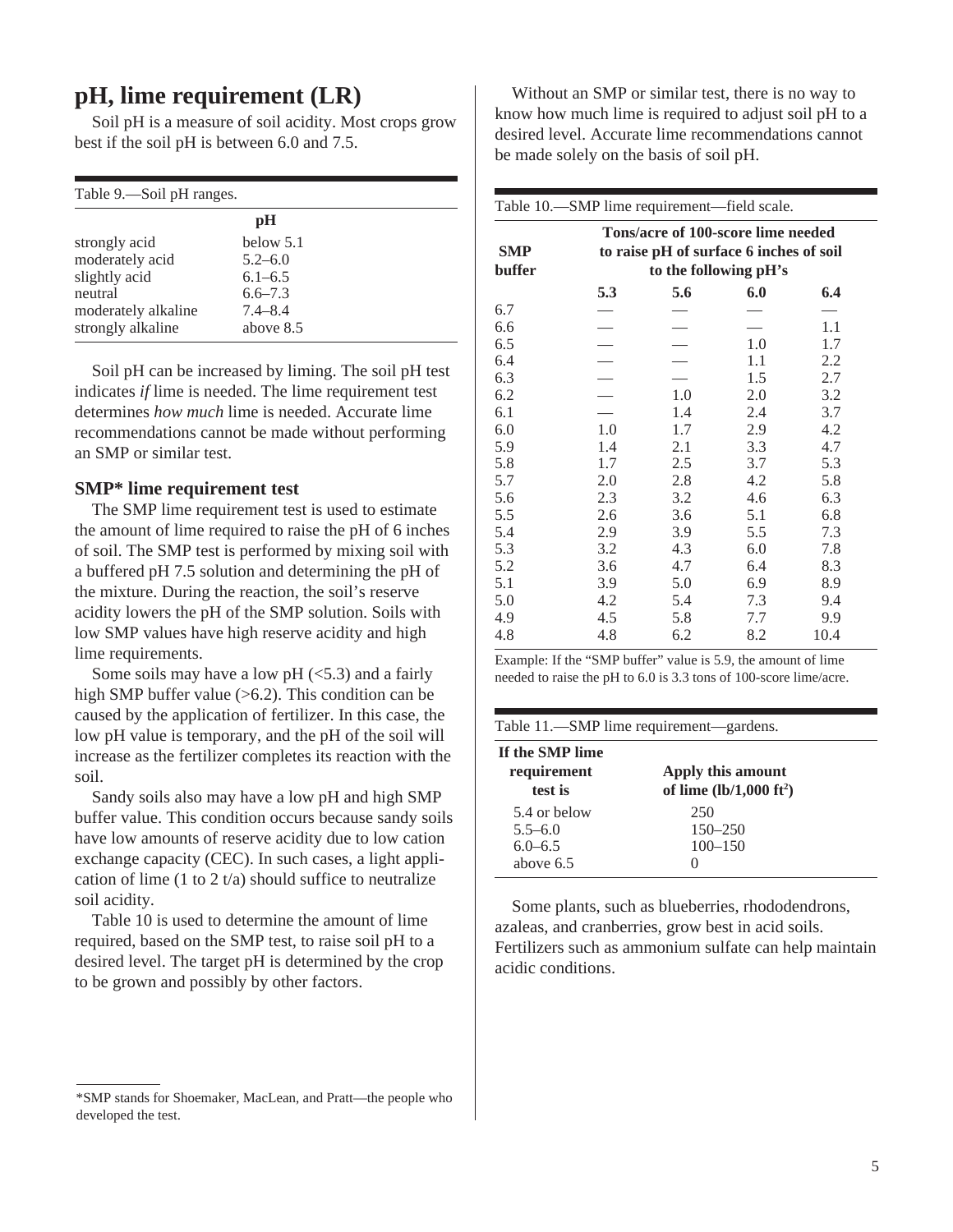## **Sodium (Na)**

Sodium is not a plant nutrient and therefore is not necessary for plant growth. High levels of sodium are detrimental to soil tilth and plant growth.

Sodium levels are evaluated based on Exchangeable Sodium Percentage (ESP). The ESP is the percent of the cation exchange capacity (CEC) occupied by Na.

ESP values above 10 percent are of concern. Excessive sodium levels can occur naturally or can result from irrigation with high-sodium water. Reclamation involves establishment of drainage followed by gypsum application and leaching with low-sodium water.

## **Soluble salts (SS)**

Soluble salt problems usually are associated with arid regions such as eastern Oregon and Washington. Soils with high levels of soluble salts are called saline soils. Soils high in sodium are called sodic soils (see "Sodium"). Saline-sodic soils are high in both soluble salts and sodium. Soluble salts are measured by electrical conductivity (EC) of a saturated paste soil extract.

| Table 12.—Soluble salts. |                               |                                  |  |  |
|--------------------------|-------------------------------|----------------------------------|--|--|
|                          | Conductivity<br>$(mmbos/cm*)$ | ppm salt**                       |  |  |
| low<br>medium<br>high    | <1.0<br>$1.0 - 2.0$<br>>2.0   | < 640<br>$640 - 1,280$<br>>1,280 |  |  |

\*mmhos/cm is equivalent to decisiemen/m.

\*\*Multiply mmhos/cm by 640 to estimate ppm salt.

Because salts move readily with water, salt problems often are transient. Salt toxicity can occur, and salts may leach before soil is tested. Low salt values, therefore, do not always rule out salt toxicity as a cause of problems.

Salt tolerance varies greatly among plant species. Seedlings are especially sensitive to high salt concentrations. Excessive salts may inhibit seed germination. Excessive fertilization and poor irrigation water quality are sources of salts.

## **Organic matter**

Maintenance of soil organic matter is one of the most important goals of soil management. Accurate measurement of soil organic matter is difficult.

Many laboratory methods are used. Most methods are indirect; they measure soil carbon and make an assumption about the percent carbon content of organic matter. The Walkley-Black method is common and gives consistent results. The loss on ignition method can give inconsistent results and tends to overestimate organic matter.

When estimating potential nitrogen release of a soil, total N testing is preferred to organic matter determination. Neither approach provides accurate estimates of soil N availability. If you are monitoring changes in organic matter over time, use the same lab for all analyses.

## **Cation exchange capacity (CEC)**

CEC is a measure of a soil's capacity to retain and release elements such as K, Ca, Mg, and Na. Soils with high clay or organic matter content tend to have a high CEC. Sandy soils have a low CEC. Soil CEC is relatively constant over time, so there is no need for repeated analyses.

CEC often is determined by the ammonium acetate (NH4 OAc) or sodium acetate (NaOAc) methods. While these methods are standard in many regions, there are potential sources of error. Errors are most likely to occur for soils containing appreciable amounts of  $CaCO<sub>3</sub>$  or gypsum.

Some labs estimate CEC based on soil texture, organic matter content, cations, and pH. Such estimates often are inaccurate. The "sum of bases" method for calculating CEC of alkaline soils can give inaccurate results, especially if there are significant amounts of free  $CaCO<sub>3</sub>$ .

CEC determination can be important for predicting behavior of pesticides and other chemicals in soils.

#### **Base saturation**

Base saturation is the percentage of the CEC that is occupied by cations other than hydrogen (H) and aluminum (Al). Soils with low base saturation generally are acidic. Base saturation and pH increase together.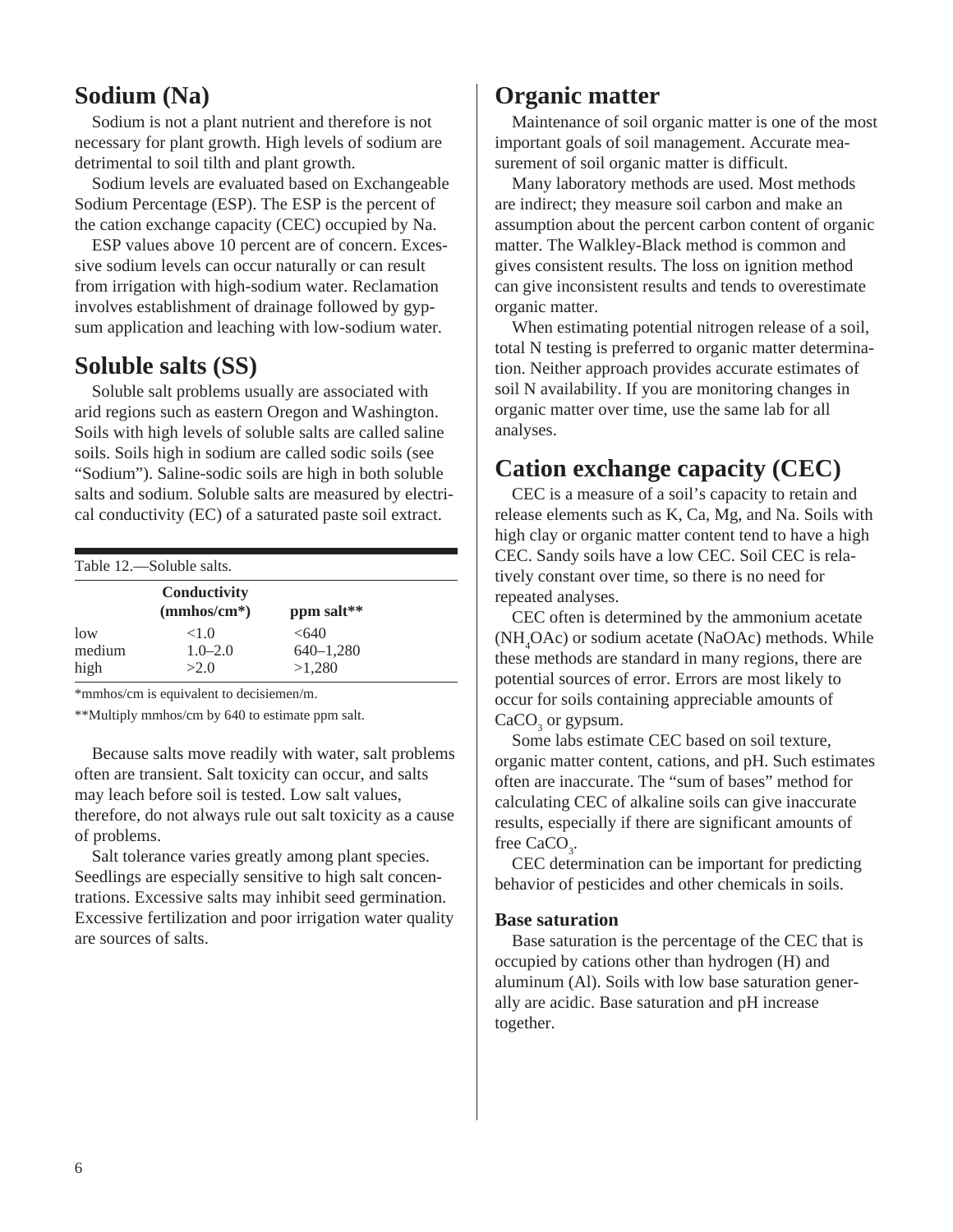## **For more information**

Hart, J. *Analytical Laboratories Serving Oregon*, FG 74 (Oregon State University, Corvallis, reprinted 1997). No charge

Hart, J. *How to take a soil sample. . .and why,* EC 628 (Oregon State University, Corvallis, revised 1995). No charge

Marx, E.S., N.W. Christensen, J. Hart, M. Gangwer, C.G. Cogger, and A.I. Bary, *The Pre-sidedress Soil Nitrate Test (PSNT) for Western Oregon and Western Washington*, EM 8650 (Oregon State University, Corvallis, reprinted 1997). 75¢

Fertilizer guides for individual crops are available. Request our catalog to see a complete listing.

#### *World Wide Web*

You can access our Educational Materials catalog and many of our publications through our Web page at [eesc.orst.edu](http://extension.oregonstate.edu/catalog/index.php)

To order the publications listed above, send the publication's complete title and series number, along with a check or money order for the amount listed, to:

[Publication Orders](http://extension.oregonstate.edu/catalog/orderinfo.php) Extension & Station Communications Oregon State University 422 Kerr Administration Corvallis, OR 97331-2119 Fax: 541-737-0817

If you would like additional copies of this publication, *Soil Test Interpretation Guide*, EC 1478, send \$1.50 per copy to the above address.

 You may order up to six no-charge publications without charge. If you request seven or more no-charge publications, include 25 cents for each publication beyond six.

We offer discounts on orders of 100 or more copies of a single title. Please call 541-737-2513 for price quotes.

| Table 13.—Conversions.                                 |                                                                                         |                                                                                         |                                                          |  |
|--------------------------------------------------------|-----------------------------------------------------------------------------------------|-----------------------------------------------------------------------------------------|----------------------------------------------------------|--|
| To convert column 1<br>into column 2, <i>divide</i> by | Column 1                                                                                | Column 2                                                                                | To convert column 2<br>into column 1, <i>multiply</i> by |  |
| 390<br>200<br>121<br>230                               | ppm K<br>ppm Ca<br>ppm Mg<br>ppm Na<br>meq $/100$ g soil                                | meq $K/100$ g soil<br>meq $Ca/100 g$ soil<br>meq $Mg/100 g$ soil<br>meq $Na/100 g$ soil | 390<br>200<br>121<br>230                                 |  |
| $2*$<br>$3.65*$<br>43.56<br>43,560<br>2.471            | $lb/acre$ (7 inch depth)<br>$lb/acre$ (1 foot depth)<br>lb/acre<br>square feet<br>acres | cmol/kg soil<br>ppm<br>ppm<br>$lb/1,000$ sq ft<br>acres<br>hectares                     | $2*$<br>$3.65*$<br>43.56<br>43,560<br>2.471              |  |

\*These values vary with soil bulk density.